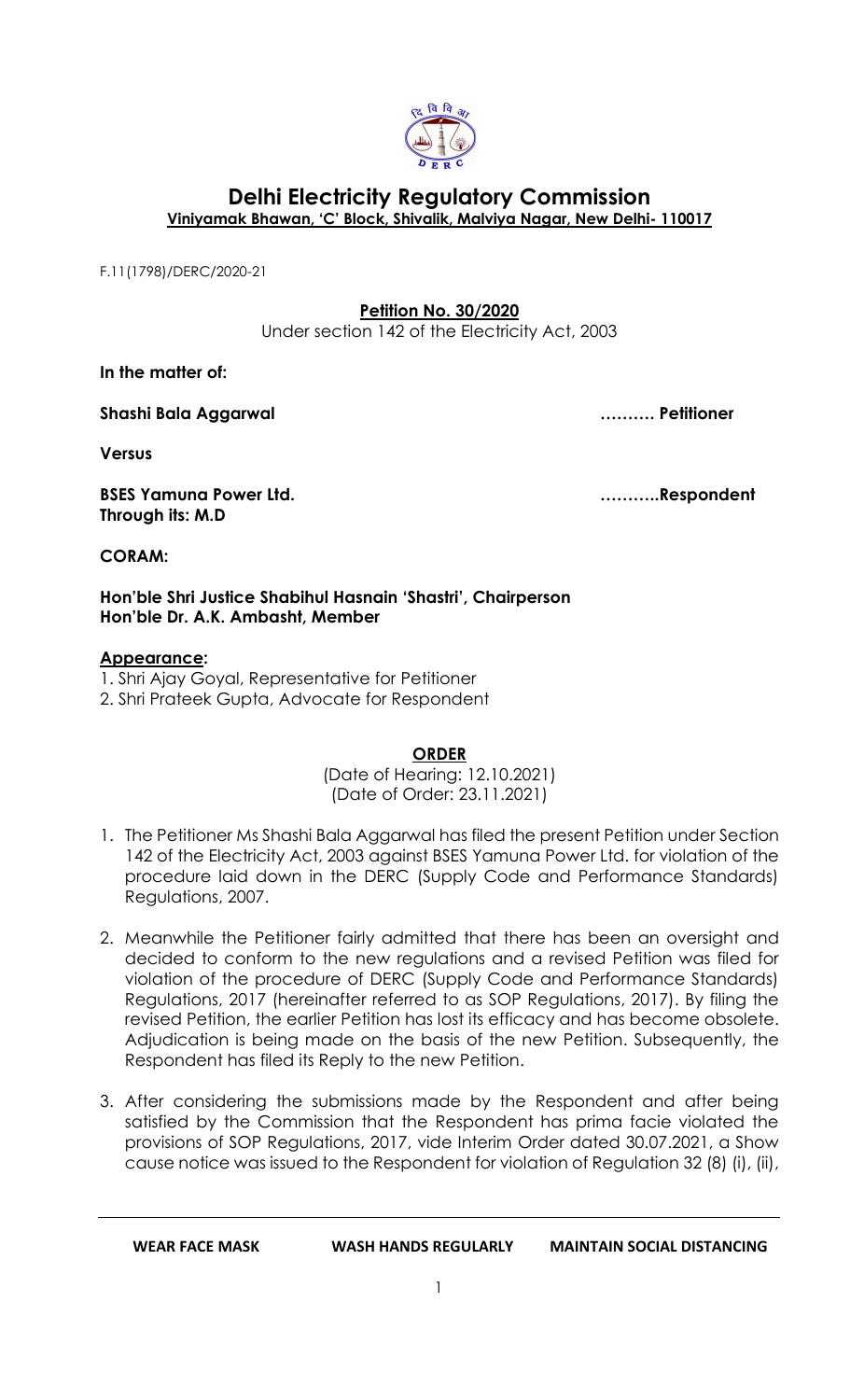(v); Regulation 34 (2); Regulation 61 (2); Regulation 64 (1); Regulation 64 (3); and Appendix-I of SOP Regulations, 2017.

- 4. The Respondent in its reply to the Show cause notice, wherein it has denied all the violations.
- 5. On the last date of hearing i.e. on 12.10.2021, both the parties had made submissions and completed their arguments. Considering the submissions and arguments put forth by the parties, the findings of the Commission are as follows:

### **a) Violation of Regulation 32 (8) (i), (ii), (v) of DERC Supply Code, 2017.**

#### *8) Testing of tampered meter: -*

*(i) If the Licensee suspects a case of unauthorised use of electricity and theft of electricity through a tampered meter, the meter shall be tested in an accredited laboratory notified by the Commission for that purpose:*

*Provided further that in the absence of an accredited laboratory notified by the Commission, the meter shall be tested in any accredited laboratory other than that of the Licensee.*

#### *Regulation 32 (8) (ii) is as follows: -*

*(ii) The Licensee shall remove the meter from site/consumer's premises and seal it in the presence of the consumer or his representative in a container affixing thereon paper seals which shall be signed by both the parties. In case the consumer refuses to sign the paper seal, the same shall be photographed and videographed.* 

#### *Regulation 32 (8) (v) is as follows: -*

If at the time of handing over the sealed container with the meter for testing to *the accredited laboratory notified by the Commission, it is found that the seal of the container is damaged or tampered or missing, in all such cases the*  licensee shall replace the meter at its own cost and shall not carry out any further proceedings or actions against the consumer on account of tampering *or suspected tampering of the meter.*

The Petitioner has alleged that the meter shall be tested in an accredited lab notified by the commission. The commission *vide* order dated 05.09.2018 notified a lab "ERTL", Okhla, for carrying out testing of suspected tampered meter. However, the Respondent tested the meter in "Baroda Calibration Services" Karkardooma, which is not notified lab by commission. It has further alleged that the Meter testing was done on 13.01.2020 without any notice to consumer for rescheduling the testing. It is the allegation of the Petitioner that the meter has been opened already at Lab other than accredited Lab as notified by the Commission. Therefore, as per Regulation, the licensee shall not carry out any further proceedings or actions against the consumer on account of tampering or suspected tampering of the meter.

The Respondent has clarified that as per proviso to regulation, in absence of the accredited notified Lab, the meter can be tested by any accredited Lab. Until Jan'2019, the ERTL was not accepting any meters from the Respondents for testing. After 12.02.2019, again ERTL refused to accept the meters. On 15.5.2019,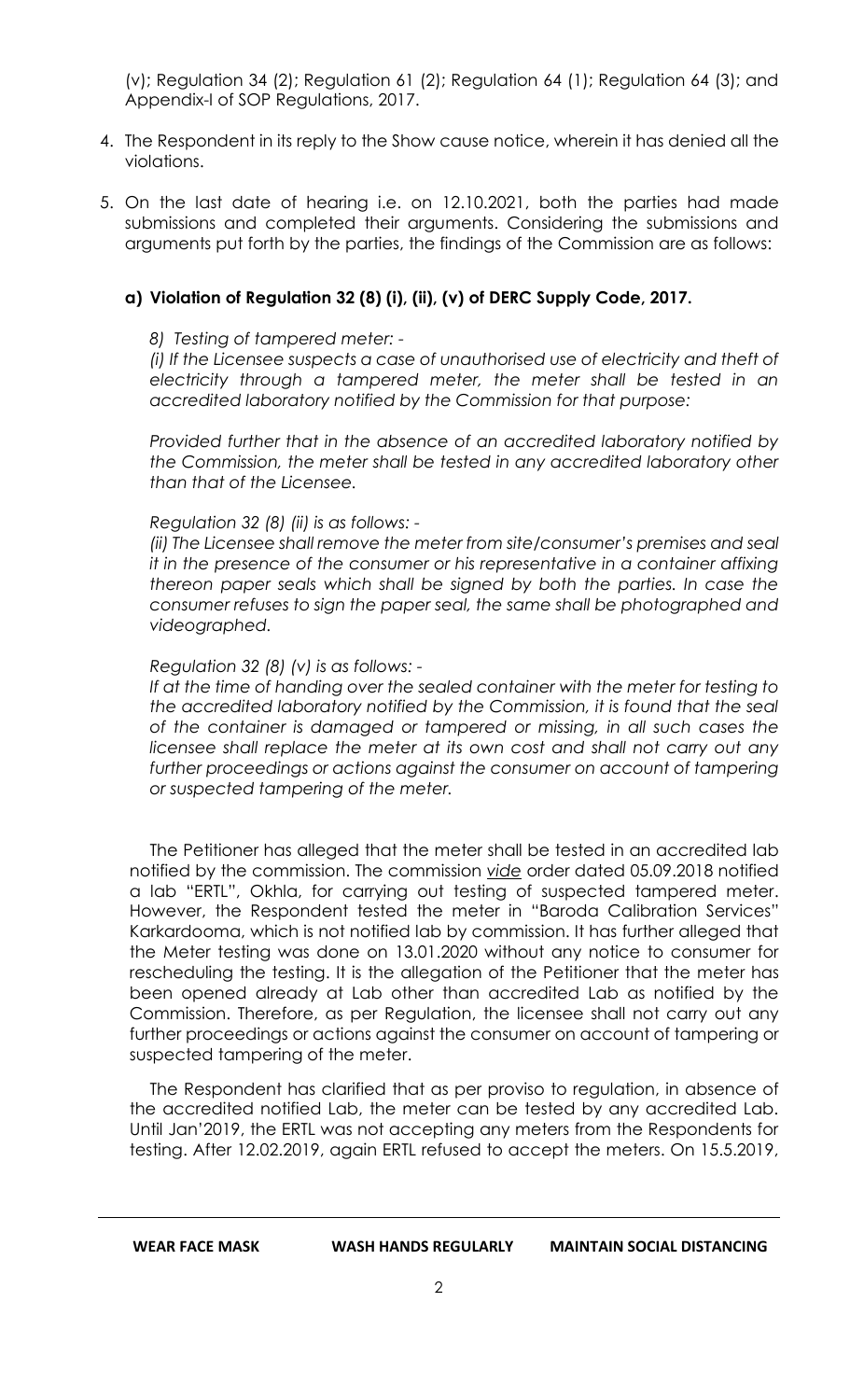the Respondent sought indulgence of this Commission. Therefore, the meter got tested in the accredited Lab (NABL accredited Lab).

The Commission observes that vide letter dated 15.12.2019, which has been placed on record by the Respondent, the Respondent has apprised the Commission that the ERTL was not accepting any meters from the Respondents for testing. Further, the Petitioner itself, in its petition has admitted that due to her old age she could not attend the meter testing dated 31.12.2019. Since she did not appear on the date provided for testing of meter by the Respondent, the meter was tested on 13.01.2020, in the absence of the consumer. Therefore, the Petitioner failed to establish the fact that the Meter testing was done without her prior knowledge.

The plain reading of the regulation provides that a prior intimation should be given to the Consumer informing about the date and time of testing so that the Consumer or his authorized representative could be present during meter testing. In the instant case, the Petitioner was well informed in advance, of the date and time of meter testing, however, she did not attend the same due to her old age. The regulation also allows that an authorized representative can represent the consumer to attend meter testing. However, the Petitioner chose not to do so. Therefore, the Respondent cannot be held liable on this account for violation of Regulation 32 (8) (i), (ii), (v) of DERC SOP Regulations, 2017.

## **b) Violation of Regulation 34 (2) of DERC Supply Code, 2017.**

*(2) In all such cases, where supply is restored without a meter, the Licensee shall give the same in writing to the consumer or his representative, indicating his full name, ID Card / Employee number with signature:*

*Provided that pending replacement of the meter, wherever the supply has been restored without a meter by the Licensee, a case of theft of electricity, shall not be booked for the period of supply without the meter, and Consumers complaint for replacement of suspected defective meter or burnt meter or stolen meter, shall be considered sufficient for this purpose.*

The Petitioner has alleged that the electricity supply to the premises of the Consumer was restored on 14.12.2019 without a meter, as the meter was burnt. However, as per Regulation, replacement of defective meter/burnt meter/stolen meter has not been complied with.

The Respondent has clarified that meter was not replaced on 14.12.2019, it was replaced on 16.12.2019. The visit was on a complaint by the neighbours and the officials of the Respondent duly checked the supply connection. The Respondent has denied that the meter was burnt by any action of the officials of the Respondent.

The Commission observes that the allegation made by the Petitioner that the Meter was replaced on 14.12.2019 is not supported by any documentary evidence/proof. In the Petition, the Petitioner herself has submitted that she is not sure of the exact date of power cut.

In this regard reliance is placed on the judgement of the *Hon'ble Supreme Court of India on 11.09.2019 in Civil Appeal No. 2896 of 2009 Raja Ram vs. Jai Prakash Singh & Ors. has held that:*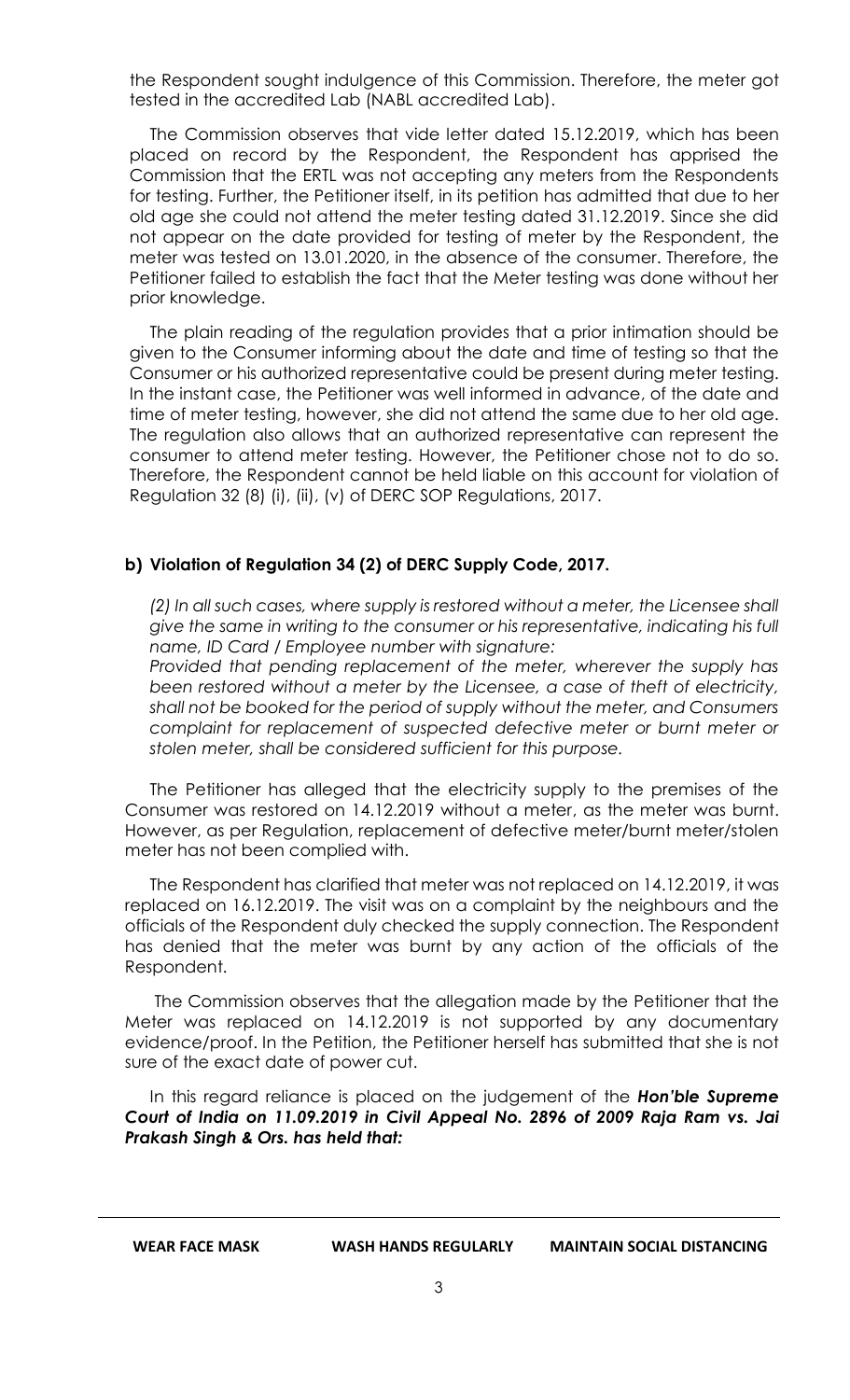*"16. …………. The primary ingredients of the law need to be first established by proper pleading supported by relevant evidence. Cases cannot be decided on assumptions or presumptions. ' …………… "*

Per Contra the documents placed on record by the Respondent, i.e. Inspection report, seizure memo, form of Assessment of connected load etc. reflects that the Meter was burnt on 16.12.2019, and the electricity supply was immediately restored on the same date. Hence, the Respondent cannot be held liable for violation of Regulation 34 (2) of DERC SOP Regulations, 2017.

## **c) Violation of Regulation 61 (2) of DERC Supply Code, 2017.**

*(2) All the material evidences such as tampered meter, tampered meter seal and artificial means used for illegal abstraction of energy and the documentary evidences etc., which are relevant to the case and found during the inspection, shall be seized under a seizure memo and sealed in the presence of the consumer or his authorized representative and be kept as a proof along with photography and video recording of the premises.*

The Petitioner has alleged that the report has been made by the officials at their office and not at site itself. It has been further alleged that the inspection report was not handed over to the consumer at the site and has been provided after filing of the instant petition. The seizure memo was neither signed by the consumer nor by the witnesses.

The Respondent has clarified that the authorized representative of the Respondent carried out the inspection of the premises on 16.12.2019 and duly seized the old meter. The said action was taken place in front of the consumer and at the site. The consumer duly signed the notice dated 16.12.2019, a copy of which was handed over to the consumer.

The Commission observes that the claim of the Respondent that the consumer duly signed the notice dated 16.12.2019, a copy of which was handed over to the consumer, is not reflected from the reports. It appears that the meter was not seized at the time of its removal on 16.12.2019, as no copy of the seizure memo to that effect was furnished to the complainant. Moreover, the Inspection report along with the Seizure memo report does not bear the signature of the Consumer. Hence, the Respondent has violated Regulation 61 (2) of DERC SOP Regulations, 2017.

# **d) Violation of Proviso to Regulation 64 (1) of DERC Supply Code, 2017.**

*(1)……..*

*Provided that if the consumption pattern for last 1 (one) year is reasonably*  uniform and is not less than 75% of the assessed consumption, no further *proceedings shall be taken and the decision shall be communicated to the consumer within 3 (three) days:* 

*Provided further that if the consumption pattern is uniform as above, the existing meter shall not be sent for any further testing.*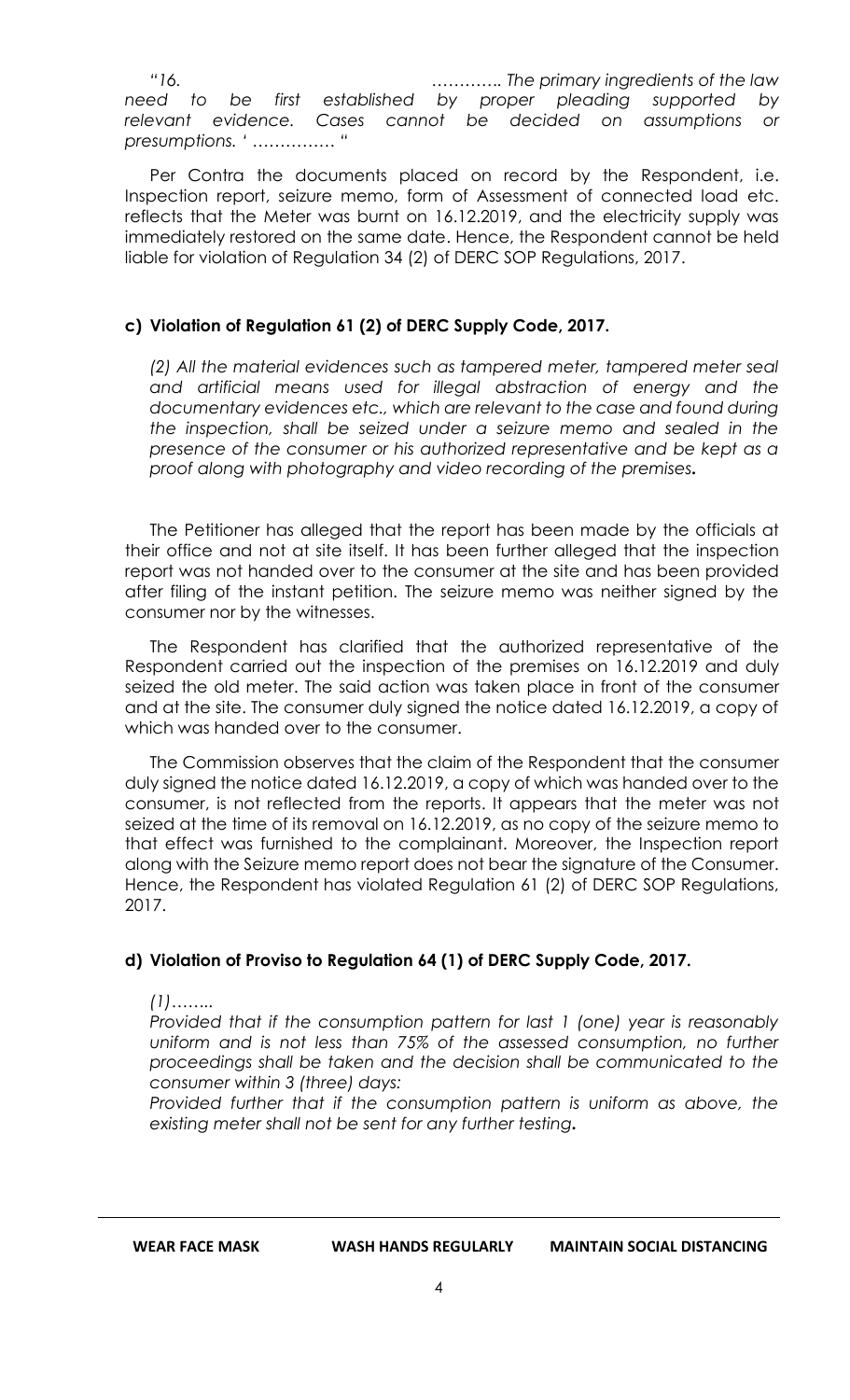The Petitioner has alleged that since the consumption pattern for last one year is reasonably uniform, no further proceedings should have been taken in this case.

The Respondent has clarified that the analysis of electronic billing data revealed that meter was downloaded with inconsistent consumption which was not in consonance with maximum demand recorded by the meter. Further, the average consumption pattern as per a computer module worked out to 26.69%, which is less than the prescribed limit of the commission which also corroborates the finding of the lab report. Significantly, the reading and consumption recorded after the installation of a new meter indicates increase in consumption with respect to the corresponding period, confirming that the low recording of reading prior to meter change was due to the reason of usage of tampering methods by the complainant.

The Commission observes that the Respondent has assessed the average Consumption pattern of the consumer, as to whether it was uniform or erratic while booking a theft case. Hence, no violation of the provisions of Regulation 64 (1) of DERC SOP Regulations, 2017 is established.

### **e) Violation of Regulation 64 (3) of DERC Supply Code, 2017.**

*(3) If the Assessing officer, on the basis of Inspection Report, consumption pattern, results of meter testing, comes to conclusion that it is prima facie a case of theft of electricity, procedure as specified in the Regulation 62 & Regulation 63 shall be followed:* 

*Provided that the Assessing officer shall pass a Speaking Order substantiating the case of theft of electricity within 7 (seven) days of meter testing report.*

The Petitioner has alleged that the Speaking order has been passed on 19.02.2020 i.e. after 37 days from the date of meter testing. Therefore, there is a delay of 30 days for passing of the Speaking Order whereas it should have been passed within 7 days of Meter testing.

The Respondent has clarified that due to burden of number of cases where DAE cases are registered, the staff of Respondent is over-burdened and due to administrative exigencies, delay in passing speaking order has been caused. The respondent has made best endeavours for passing a speaking order at the earliest. Further, it is clarified by the respondent that the complainant is incorrect in calculating the days of delay as the definition of 'Days' Under Regulation 2 (23) Of DERC SOP Regulations, 2017 means working days and do not include gazetted holidays and weekends. Thus, it is submitted that there was less than 30 days of delay in passing the speaking order dated 19.02.2020 and the testing of the meter on 13.01.2020.

The Commission observes that the days mentioned in the SOP Regulations are working days and by calculation, the Respondent has not been able to demonstrate that Speaking Order was passed within inordinate delay. There is a delay of more than 20 working days in passing of the speaking Order whereas as per regulation it should have been passed within 7 days from the date of meter testing. Hence, the Respondent has contravened the provisions of Regulation 64 (3) of DERC SOP Regulations, 2017.